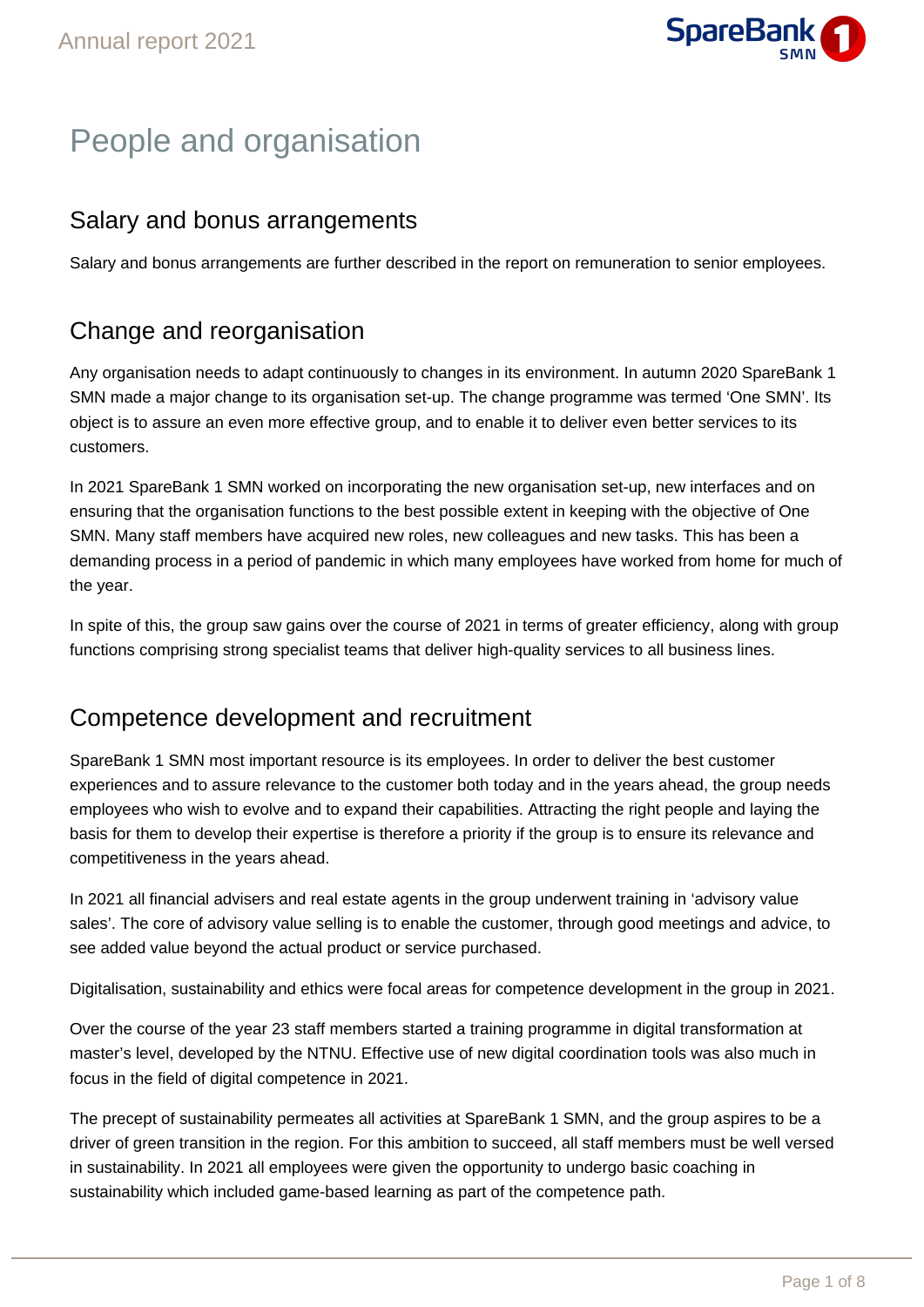

In 2021 an ethics week was held with the focus on the group's ethical guidelines. All staff members received a learning sequence designed to impart increased knowledge and awareness on each day of that week. This type of learning will continue on an annual basis to ensure that employees maintain a high level of awareness and a high ethical standard. This is absolutely crucial if the group is to maintain the required trust and confidence of the community at large.

Financial advisers, both in Retail Banking and Corporate Banking, underwent a series of training programmes and updates as regards professional skills, products, advisory activities and ethics in 2021. The object is to ensure high quality, and to inspire confidence and trust when dealing with customers. All employees also underwent training programmes in data and information security along with mandatory courses in personal data protection and anti-money laundering.

SpareBank 1 SMN is an attractive employer, and a survey of students conducted by Universum in 2021 ranked SpareBank 1 as the second most attractive employer for economics students. SpareBank 1 SMN actively approaches universities and colleges with a view to attracting the right skills. In addition to participating at career days and company presentations, the group has annual summer internships and a programme offering students skills development and an experienced mentor as a sparring partner with regard to choice of course of study and career.

SpareBank 1 SMN has many highly competent candidates for the great majority of open positions. The group has a clear ambition to continue to be an attractive place to work in the future and will seek to strengthen its approach to people and institutions that can provide us with important technological and digital competencies.

The group also has a major focus on internal mobility and sets the stage for good career and development opportunities for its employees. In 2021, 38 staff members moved to new positions within the group while 183 persons were recruited externally.

### Management and employeeship

A belief that employees perform better if they experience a feeling of coping, trust and autonomy, and have a meaningful working day, is an important governance principle at SpareBank 1 SMN. This belief also underlies the management platform and the group's principles of management.

2021 saw regular digital and also physical seminars with managers in the group. Management's role in a hybrid working day, and what managers can do to enable team and individuals to achieve effective interaction and good deliveries in such a context, were important themes at these seminars.

SpareBank 1 SMN have decided to implement a career programme for young employees in the first half of 2022 whose theme will be "How to be a colleague others want to team up with" In this programme, as in other development programmes in the group, importance will be attached to an even gender balance among the participants.

In its development programme for managers and managerial talents, the group has set a target of a minimum of 50 per cent female participants.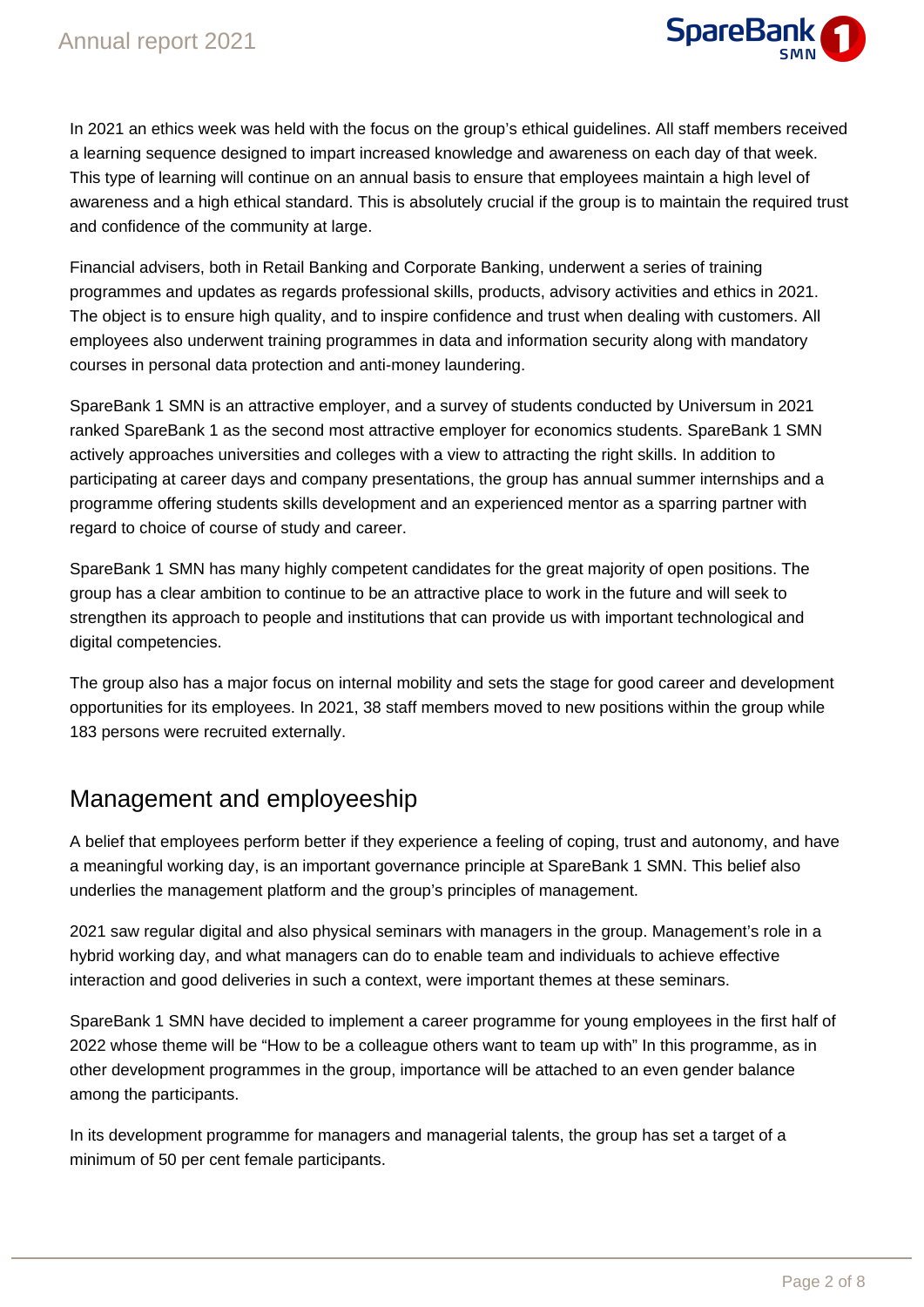

### Commitment and staff development

SpareBank 1 SMN aims to be an attractive employer with a committed and competent staff who experience a good balance between work and leisure. The stage is set for such a balance through flexible working hour arrangements and a life phase policy which accommodates staff members' need to adapt to their life situation.

In 2021 a pilot was conducted on the use of a new tool for organisation measurement – Winningtemp. The pilot demonstrated that the tool, through frequent measurements of performance tailored to the respective teams, provides very useful information and will lend itself well to evolving the organisation in the years ahead. One of the companies in the group introduced the tool in its entirety in the course of 2021 while the others will do so in the first quarter of 2022.

### Diversity and equal status

SpareBank 1 SMN attaches great importance to inclusion and diversity. All employees in the group should feel that they belong, and are an important part of the team. Diversity makes for added perspectives and a more exciting, broadening and dynamic work environment. All employees have a responsibility for promoting inclusion, thereby enabling them personally and their colleagues to grow.

The group makes an active effort to assure equal status and to avoid discrimination in all aspects of the employment relationship, from vacancy announcement to termination of the employment relationship. The workforce should reflect the community of which SpareBank 1 SMN is a part. This applies to cultural background, gender, age, ethnicity and sexual orientation. No instances of discrimination were reported in 2021.

### **Recruitment**

SpareBank 1 SMN made an active effort in 2021 to ensure a wide diversity among applicants for posts in the group, among candidates invited for interview and among actual appointees.

Among the steps taken by the group to ensure a diversity of applicants was to scrutinise the texts employed in vacancy announcements. An analysis of such texts showed a preponderance of terms and characteristics that increased the likelihood of male applicants and reduced the likelihood of female applicants. Against this background, scrutiny of each new vacancy announcement was introduced to ensure a balanced use of terms and a description of the position and the desired qualities that encourages more females to apply for positions at SpareBank 1 SMN.

Over the course of 2021 the group also made information about its stance on, and efforts to promote, diversity more readily accessible in the application process for those thinking of applying for posts. Moreover, new photos and images were taken into use to better reflect workforce diversity.

SpareBank 1 SMN's objective is that both women and men should be among the shortlisted candidates ahead of the final decision on who is to be offered an open position. In 2021 this objective was achieved in a large majority of employment processes.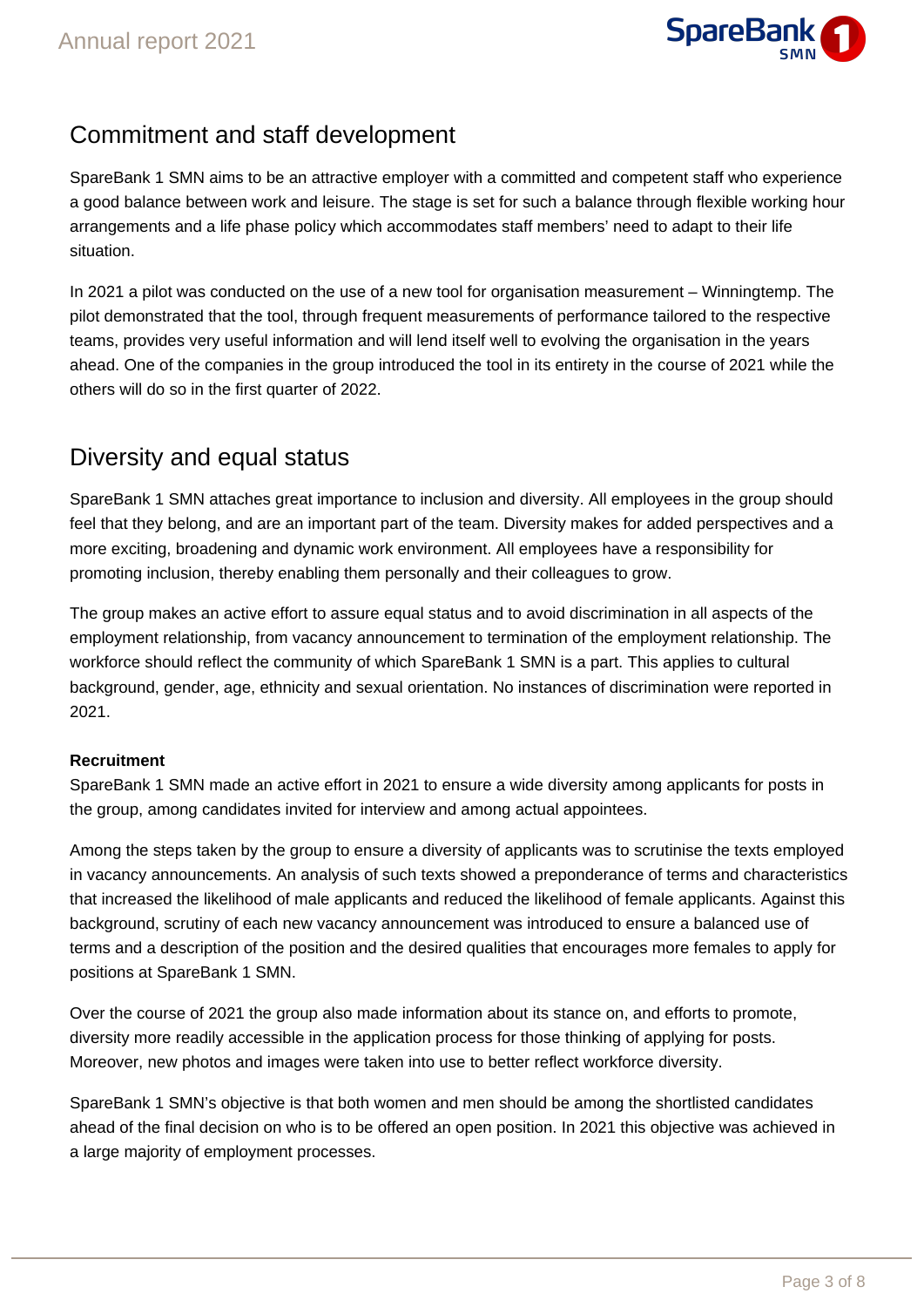

In 2021 the group recruited 183 new personnel to various roles in the group. Of these, 91 are women and 93 are men. 19 new employees were recruited to managerial positions, 12 of whom are women and 7 are men.

#### **Salary and employment conditions**

SpareBank 1 SMN has focused on equal pay for women and men in recent years. Through the introduction of a 'women's pay-equalisation fund' the group has attained its objective of equal pay for comparable positions.

Where women's share of men's pay across the group is concerned, the picture is less favourable. In the group as a whole this share stands at 77 per cent, and for the parent bank 90 per cent. The main reason for this disparity is the substantial preponderance of men high up in the job hierarchy and in weightier managerial positions, not that there are significant pay differences between women and men in comparable positions.

The group uses the Hay salary system for job classification purposes and to ensure consistency and equal treatment when fixing and evaluating salaries. A review of pay levels for women and men in the various pay grades shows that equal pay prevails at a number of position levels.

#### **Promotions**

A good gender balance is sought at all levels of the organisation, and the proportion of women in managerial positions with personnel responsibilities in 2021 was 42 per cent. The group management team now comprises nine persons, two of whom are women.

SpareBank 1 SMN has signed the Women in Finance Charter. In so doing the group has committed to setting targets for gender balance at managerial level. The object is that women should account for a minimum of 45 per cent of managerial positions, and a clear ambition is to increase the share of women in weightier managerial positions.

The executive director of Technology and Development at SpareBank 1 SMN has a dedicated responsibility for monitoring the work to promote equal status and diversity in general and the Women in Finance Charter in particular. The group will publish the current status and progress of this effort on a regular basis.

#### **Combination of work and family life**

SpareBank 1 SMN aims to be a workplace where employees experience a good balance between work and leisure. The group's life phase policy is designed to accommodate employees in all phases of life. Arrangements involving flexible working hours and working from home are available, enabling employees to adapt their working day to their family situation.

In 2021 a start was made to improving arrangements for maternity leave, other leaves of absence and real estate agents' sick leave. New arrangements will ensure that employees do not refrain from taking leave of absence for financial reasons.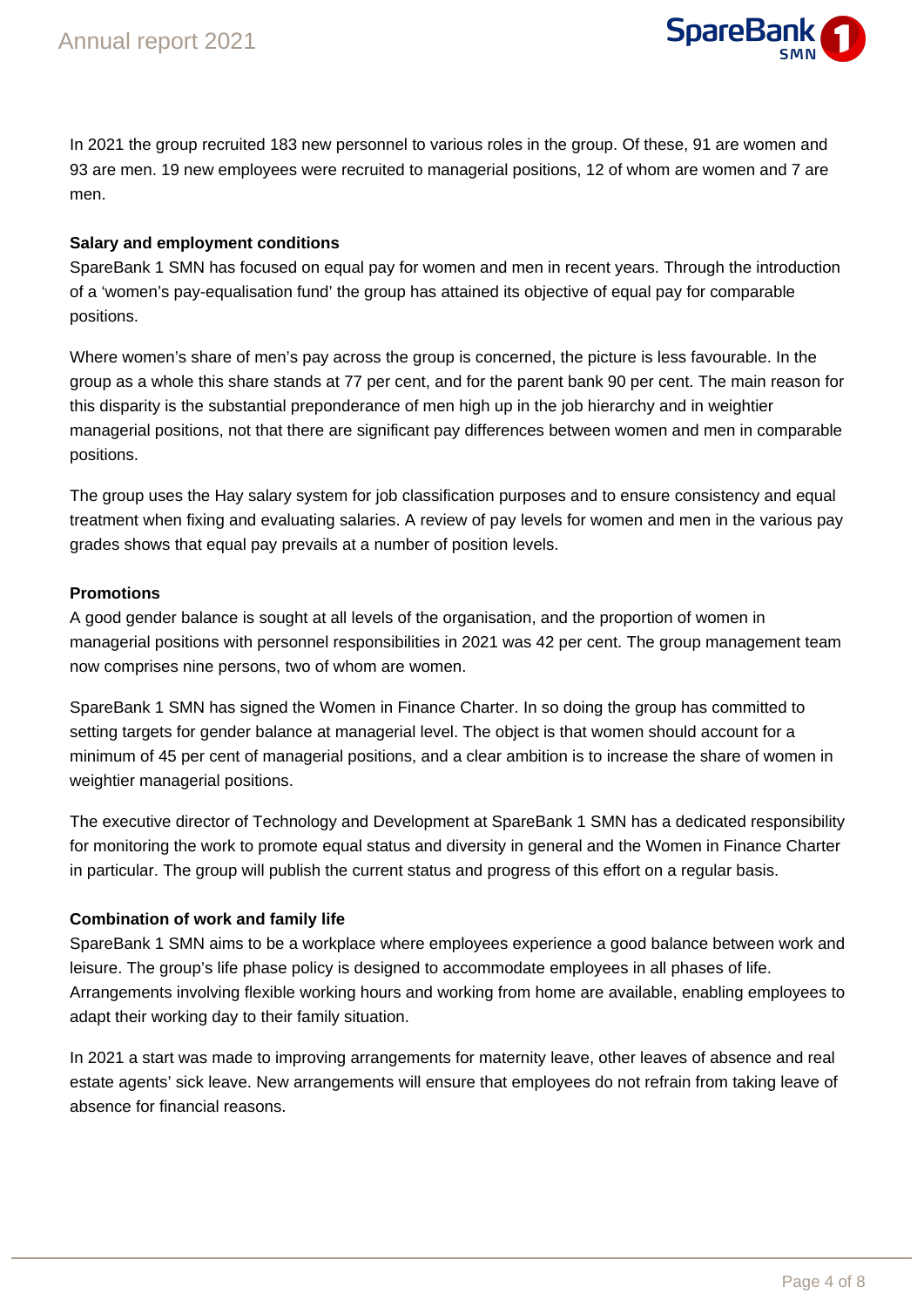

### Ethical guidelines

The group's employees and elected officers are expected to maintain, and be recognised for, their high ethical standard. All, regardless of role and position, are expected to display conduct which inspires confidence, and is honest and fair and square. The ethical guidelines embody four overarching key principles: the duty of confidentiality, financial independence, loyalty and personal integrity. Conduct and actions must underpin the group's role as a responsible and central social actor, with goals and strategies for corporate social responsibility and sustainability.

All customer treatment and advice must conform to the industry's requirements as to good practices. Customers' needs and interests must be safeguarded through good information and advice that enables them to make conscious and well-informed choices.

The group has drawn up a set of guidelines specifically to prevent bribery and corruption. The ethical guidelines also emphasise that group staff members may in no circumstance receive financial benefits in any form from the group's customers or suppliers.

Persons with managerial responsibility have an obligation to familiarise their staff members with the ethical guidelines of SpareBank 1 SMN. New staff members receive a thorough introduction to the guidelines at an early stage of the employment relationship.

In 2022 the group will continue its task of instilling awareness of the ethical guidelines and will consider new methods to intensify managers' and staff members' focus in this area. The group's ethical guidelines are revised annually.

### Whistleblower programme

SpareBank 1 SMN has internal guidelines on whistleblowing. Employees are urged to report censurable circumstances of which they become aware or personally experience. Staff can report via a number of internal channels, including their immediate superior, the HR manager and legal services director. An external reporting channel has also been established for a whistleblower to report anonymously if he or she so wishes.

Information on employees' right and obligation to report censurable circumstances is readily accessible on SpareBank 1 SMN's intranet pages. No reports were registered in 2021.

### Worker rights

SpareBank 1 SMN respects and takes account of international worker and human rights. A policy document has been drawn up and published on the group's web pages that specifies the conventions, frameworks and policies by which the group's companies abide.

The right to organise is important. A substantial proportion of our employees are members of a trade union, and the group attaches much importance to good cooperation with the unions. The proportion of employees in the group who were covered by a collective bargaining agreement in 2021 was 71 per cent.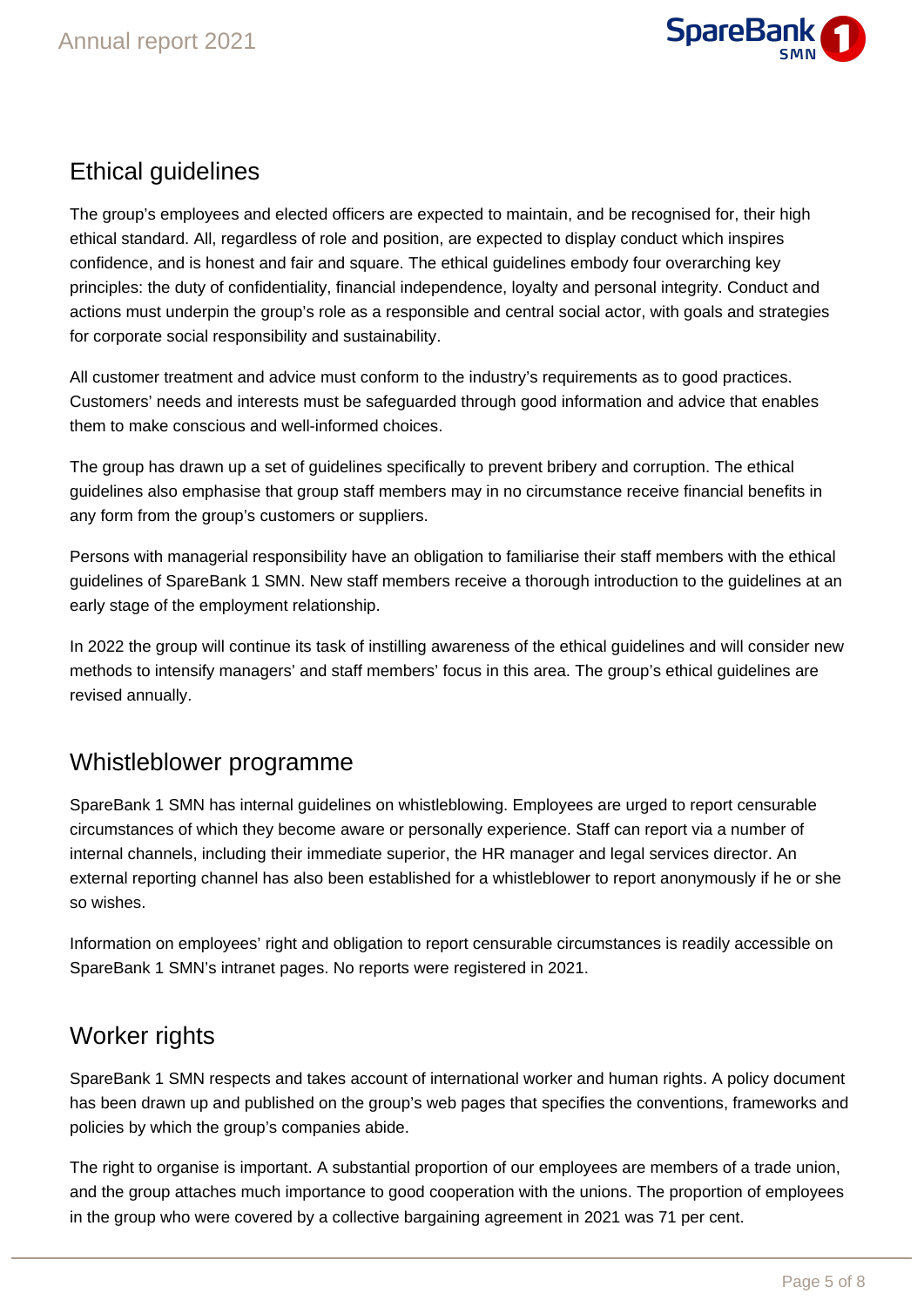

### Health and physical activity

SpareBank 1 SMN wishes to lay a basis for employees to stay in good physical shape.

Substantial resources were invested in the Better Shape programme in 2021. The programme encourages individuals and departments to keep fit by organising competitions, by subsidising fitness centre membership and through keep-fit activities in connection with work.

We also encourage employees to spend their journey time to and from work keeping fit, and at the Head Office a bicycle garage with a workshop and bicycle wash station, along with fully equipped changing rooms, have been made available to that end.

It is well documented that physical activity helps to reduce sickness absence. As a party to the Inclusive Employment Agreement, SpareBank 1 SMN considers it very important for employees on sick leave to stay in touch with their work colleagues, thereby making it as easy as possible to make a rapid return to work. In collaboration with the Norwegian Labour and Welfare Administration (NAV), the group accepts employees in need job training.

Sickness absence in the group totalled 4 per cent in 2021. This figure is weighted sickness absence based on figures and proportion of employees working at the parent bank, SpareBank 1 Regnskapshuset SMN, EiendomsMegler 1 Midt-Norge, SpareBank 1 Finans and SpareBank 1 Markets respectively.

# **Staffing**

| Group                                                                                                                                                                                                                                      | 2021    |
|--------------------------------------------------------------------------------------------------------------------------------------------------------------------------------------------------------------------------------------------|---------|
| No. of FTEs, incl. subsidiaries 1)                                                                                                                                                                                                         | 1,482   |
| No. of FTEs, parent company                                                                                                                                                                                                                | 656     |
| Sickness absence                                                                                                                                                                                                                           | 4.00%   |
| Share of women                                                                                                                                                                                                                             | 52%     |
| Share of women in management positions                                                                                                                                                                                                     | 42 %    |
| Women's share of men's pay                                                                                                                                                                                                                 | 77 %    |
| Average age                                                                                                                                                                                                                                | 42.4 år |
| Average time of employment                                                                                                                                                                                                                 | 8.6 år  |
| No. of recruitments, internal                                                                                                                                                                                                              | 38      |
| No. of recruitments, external                                                                                                                                                                                                              | 183     |
| Turnover                                                                                                                                                                                                                                   | 9.8%    |
| Share of employees covered by collective bargaining agreement                                                                                                                                                                              | 71 %    |
| $\mathbf{A} \mathbf{A} \mathbf{B}$ and the contract of the contract of the contract of the contract of the contract of the contract of the contract of the contract of the contract of the contract of the contract of the contract of the |         |

1) Number of FTE's has been adjusted for vacancy rate

### **Age groups' gender distribution**

The figures refer to employees of the SpareBank 1 SMN group, and represent the number of employees in respect of whom the SpareBank 1 SMN group has obligations.

Includes trainees and temporary employees.

| 18-29 | 336 |
|-------|-----|
| Women | 147 |
| Men   | 189 |
| 30-39 | 399 |
| Women | 213 |
| Men   | 186 |
| 40-49 | 372 |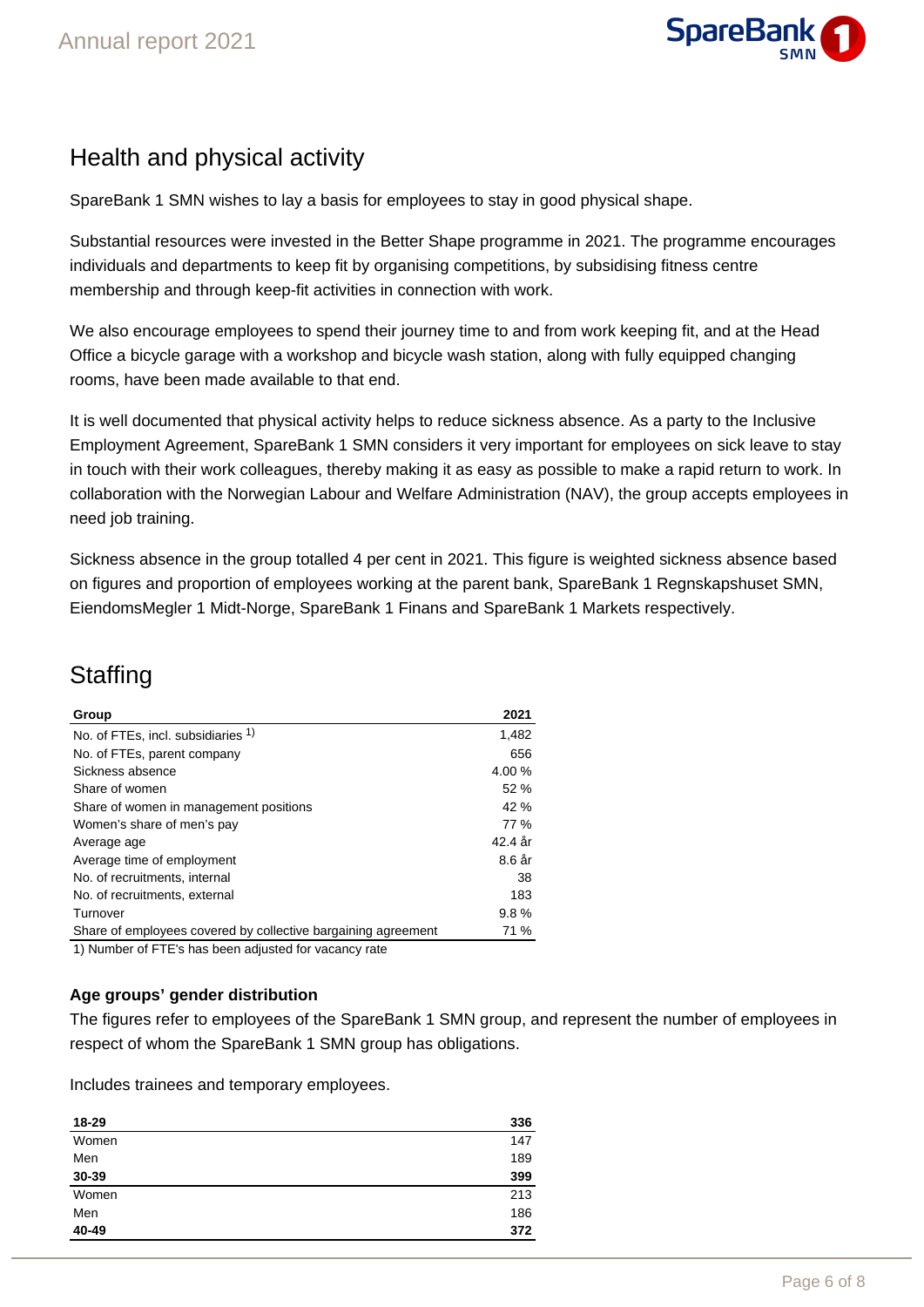

| Women        | 198   |
|--------------|-------|
| Men          | 174   |
| 50-59        | 358   |
| Women        | 206   |
| Men          | 152   |
| 60-70        | 183   |
| Women        | 93    |
| Men          | 90    |
| <b>Total</b> | 1.648 |

#### **Distribution of new employees**

In 2021 there was a total of 183 new employees, of which 91 were women and 92 men (permanent employees).

| Women        | 91             |
|--------------|----------------|
| 18-29        | 39             |
| 30-39        | 28             |
| 40-49        | 16             |
| 50-59        | 6              |
| 60-69        | $\overline{2}$ |
| Men          | 92             |
| 18-29        | 45             |
| 30-39        | 22             |
| 40-49        | 18             |
| 50-59        | 5              |
| 60-69        | 2              |
| <b>Total</b> | 183            |

#### **Distribution by employee type and gender**

| <b>Permanent</b>                                  | 1,574 |
|---------------------------------------------------|-------|
| Women                                             | 827   |
| Men                                               | 748   |
| Temporary <sup>1)</sup>                           | 32    |
| Women                                             | 15    |
| Men                                               | 17    |
| Apprentice <sup>2)</sup>                          | 8     |
| Women                                             | 3     |
| Men                                               | 5     |
| Trainee EiendomsMegler 1 Midt-Norge <sup>3)</sup> | 34    |
| Women                                             | 12    |
| Men                                               | 22    |
| <b>Total</b>                                      | 1,648 |

The figures refer to the SpareBank 1 SMN group and represent the number of employees in respect of whom the SpareBank 1 SMN group has an obligation.

1) Temporary employees have a time-limited employment contract with SpareBank 1 SMN

2) Apprentices on a two-year training programme, culminating in a trade examination

3) Trainees are employed on a temporary basis for up to three years as part of a training programme while completing a bachelor's degree.